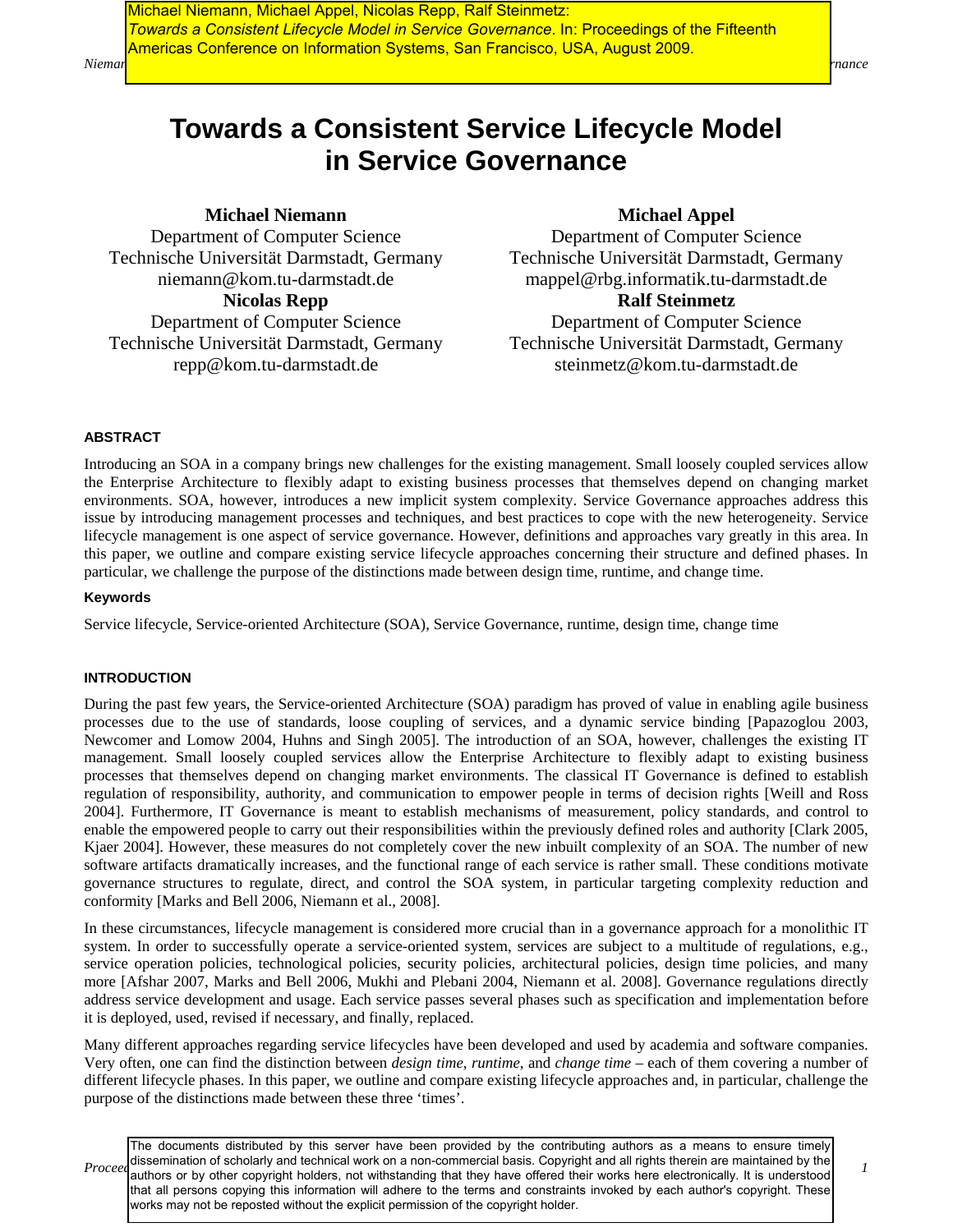In the first part of this paper, we discuss related work concerning the service lifecycles. We compare existing approaches in order to identify characteristics and congruencies. In particular, we investigate and challenge the purpose of *change time* within the service lifecycle. Based on this discussion, in the second part of this paper, we present our service lifecycle approach that omits the change time aspect and, nevertheless, can describe all service lifecycles discussed in related work. We outline the ways in which each of the presented approaches can be mapped to our service lifecycle approach.

# **RELATED WORK**

In general, lifecycle processes originate from the discipline of software engineering (SE). SE processes define any software's lifecycle from requirement analysis to implementation and maintenance. The main purpose is to ensure a structured software development process in a well-defined and cost effective way. [Sommerville 2006, Bhushan and Tayal 2007]

The typical lifecycles (the "waterfall model") consists of these phases: *requirement analysis and definition*, s*oftware design*, *implementation and testing, integration,* and *operation and maintenance* [Boehm 2007, Bhushan and Tayal 2007, Jacobson and Bylund 2000, Sommerville 2006]. It covers:

- *Phase 1 Requirements analysis and definition* defines the software system's purpose, constraints and goals in cooperation with the system users. These aspects compose the system specification.
- *Phase 2 Software design* distinguishes between hardware and software requirements and defines a general architecture. It covers the identification and description of software components and their relationships.
- *Phase 3 Implementation and testing* comprises the realization of the defined design. It involves testing to ensure that the software meets the agreed specifications.
- *Phase 4 Integration* includes system tests to ensure that interaction with other software components works faultlessly. Furthermore within this phase, the software is delivered to the customer.
- *Phase 5 Operation and maintenance* usually is the longest phase. It includes software usage and monitoring, as well as error-correction processes. Should it become necessary to implement new requirements, a change process is triggered in this phase.

These phases are designed to form a loop. As soon as changes in functionality or requirements are registered, the phase *operation and maintenance* is interrupted and the lifecycle continues with the first phase, *requirements analysis*, or any other phase of the lifecycle, that can directly or better address the occurred problem [Sommerville 2006]. Figure 1 shows this "waterfall model".



**Figure 1. "Waterfall Model" [Sommerville 2006]** 

Services as part of an SOA are also software artifacts, however, their functionality scope is rather small and they appear in multiplicity. Obviously, however, slightly different conditions seem to be relevant when defining a lifecycle for services. Service lifecycle approaches developed are often divided into three super-phases: *design time, runtime,* and *change time* [Gu and Lago 2007, Systinet 2006, Matsumura 2007]. The lifecycle phases up to deployment are commonly referred to as *design time*. The usage phase is referred as *runtime*, followed by the *change time,* which addresses service change and revision.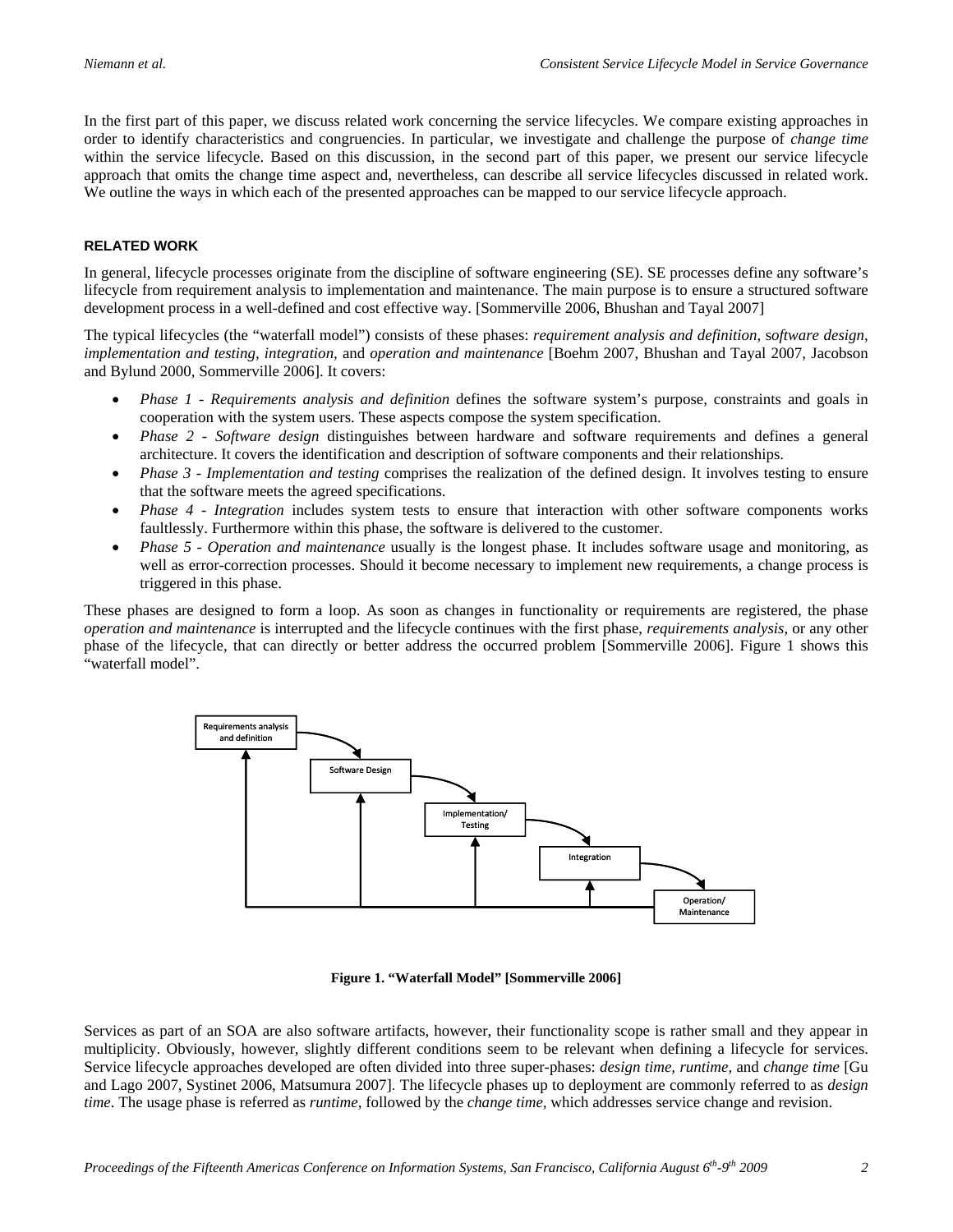# **Comparison of Existing Approaches**

We conducted a mapping of ten service lifecycle propositions envisioned by industry and academia to the SE lifecycle. In the following, we introduce and discuss these approaches. We outline their structure, semantics, and particularities. In particular, we investigate whether and how the super-phases design time, runtime, and change time are addressed. We perform a matching of all presented lifecycles to the classic SE lifecycle model (cf. Figure 2). The white and grey lanes mark the phases corresponding to one of the SE lifecycle phases. State-intersection could not completely be avoided; however, it has been minimized. Dashed lines indicate the super-phases design time, runtime, and change time.

McBride at IBM defines four service lifecycle phases: *model, assemble, deploy,* and *manage* [McBride 2007]. *Model* covers the classical phases requirements analysis and design. *Assemble* refers to the phase 'implementation and testing'. *Deploy* maps to the phases 'integration' and 'implementation and testing', as it contains the testing of the assembled service and its further deployment. *Manage* is covered by the classical phase of operation; it refers to service monitoring and service compliance and not to service change. This approach describes the services' lifecycle at a rather high level. No detailed procedures and operations are defined. Furthermore, it does not include a system analysis, but grounds his lifecycle approach on IBM's SOA Governance lifecycle which consists of the very same phases.

Woolf at IBM proposes a five state service lifecycle model consisting of the phases *Planned*, *Test*, *Active*, *Deprecated,* and *Sunsetted* [Woolf 2006]. A service is planned, designed, implemented, and tested, where the phase *Planned* covers design and *Test* covers implementation and testing. Then it is set *active* to be used. During usage it can be marked deprecated to inform its consumers about a future retirement of the service. Finally, the service becomes *sunsetted*. Woolf's approach is, compared with McBride's lifecycle, a rather low level lifecycle. It differs from the classic SE lifecycle, as no cyclic iteration is present and an explicit integration or deployment is not considered. Woolf claims that service maintenance occurs very rarely. In spite of changing a service, according to Woolf, rather mostly *a new service* is designed and released. *Change,* therefore, is not often necessary. The classic SE lifecycle extends his approach by including the ability to reiterate the lifecycle.

The work by Strnadl [Strnadl 2007] proposes a lifecycle consisting of four development phases (*architecture, development, test,* and *production*) comprising twelve sub-phases. *Architecture* covers requirements analysis and design, while the phases *development* and *test* are specified separately. *Production* covers deployment and usage. The classic SE lifecycle extends this proposal by requirements analysis and by a service change process: Strnadl's lifecycle approach does not cover cyclic usage. Once developed and deployed, a service cannot be changed again.

Authors at Software AG (2008) present a non-cyclic lifecycle approach, which is rather detailed and similar to our approach. The authors consider the analysis of a service part of portfolio management. After the service is designed, built, tested, and deployed, it moves into the operation phase which covers service monitoring and change. No change time is taken into account in this lifecycle approach. A change phase as well as the ability to reiterate the lifecycle for service change is missing.

The approach by Windley (2006) explicitly distinguishes between design and runtime and corresponding phases such as *design, implement, deploy* at design time, and *manage*, and *retired* at runtime. Windley's approach does not include the possibility to prepare the service design by a requirements analysis, or a system analysis as defined by the SE lifecycle. As a cyclic approach, it allows a service to retire during the phase *manage*, or to be changed while reiterating the cycle and entering in the phase *design*. However, it is unclear exactly which processes are covered within the proposed *manage* phase – we assumed *operation*. Windley's approach does not (explicitly) consider change time.

Oracle's lifecycle [Wall 2006a, Wall 2006b] is a cyclic approach. A service traverses the *identifying business process* phase before being modeled. *Build and compose* obviously covers implementation and testing. This lifecycle is the only approach that implements a *publish and provision* phase before the service is integrated and deployed. "Securing" describes the process of service adaption to customer needs. A service is *secure*d *and manage*d after deployment (*integrate and deploy*), followed by the *evaluation* phase. *Evaluation* also covers service operation. A reiteration of the lifecycle is possible; the change process reenters in the first phase. Change time is not (explicitly) included within this approach.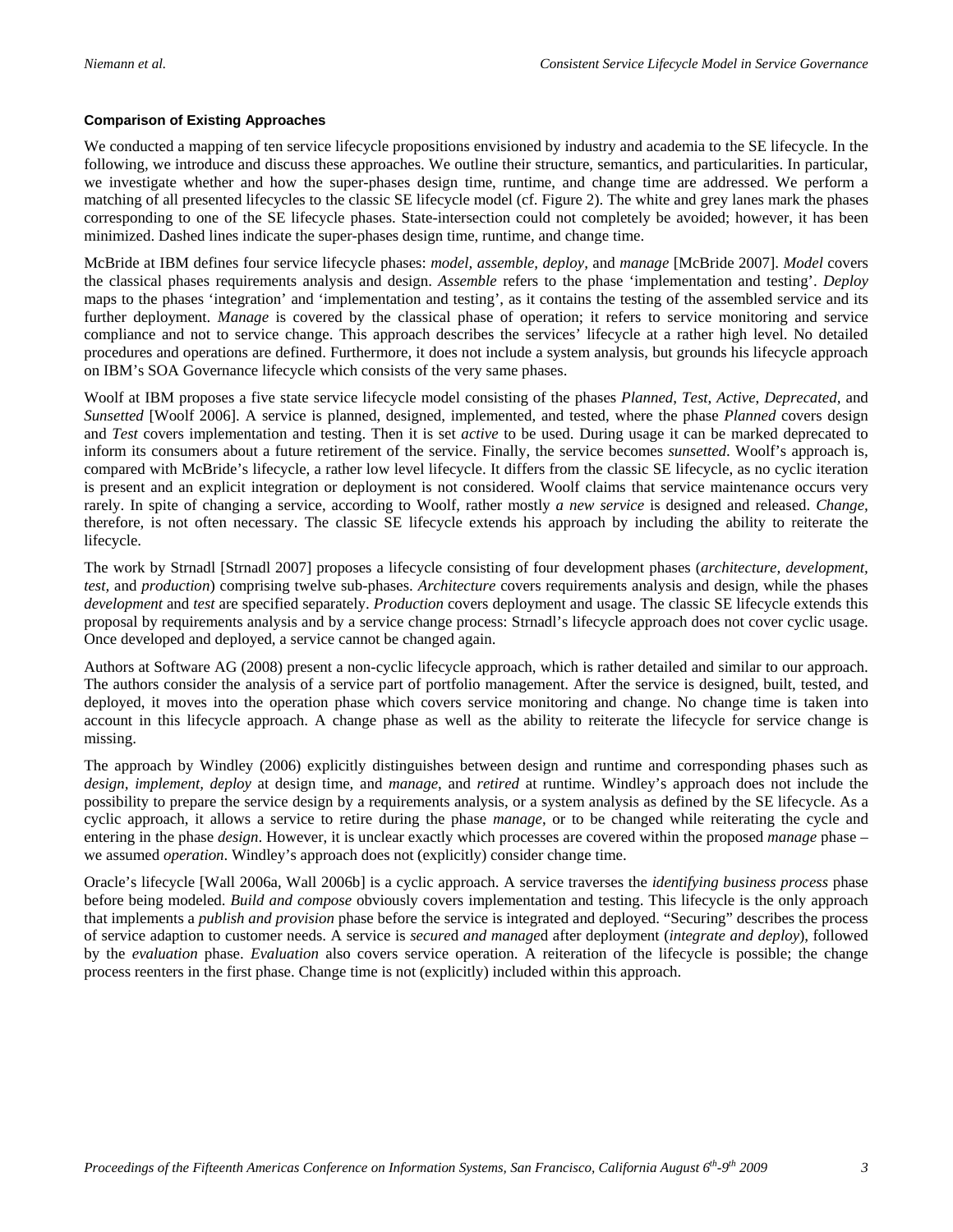

**Figure 2. Service Lifecycle comparison** 

The lifecycle by Gu and Lago (2007) is a cyclic approach implementing several phases, starting with a *market scan* which maps to our system analysis phase (cf Fig. 2). They additionally outline the service's runtime to begin after a service is published or deployed. This agrees with Sommerville's (2006) and our classification, while contradicting Oracle's understanding of the order how to publish and integrate (or deploy) a service. Gu and Lago explicitly highlight design time and change time as necessary for a well-defined lifecycle approach. According to their approach, a service enters the change time after being provisioned and monitored. Service change takes place before reiterating the lifecycle, entering the requirements engineering phase. The approach does, except for the definition of change time and the total number of phases, match the classical SE lifecycle.

HP proposes a lifecycle with little information about the involved phases [Brauer and Kline 2005]. They define a triggering phase, in which the need for a certain service to be designed is determined and the design process is *trigger*ed. The following phases are *design*, covering the requirements analysis and design, and *source*, which covers the implementation and testing, followed by *deploy*, and *operate*. This lifecycle is the only one out of all presented lifecycles that implements a never-ending change time following the *operate* phase. Hence, a cycle reiteration is not possible. Compared to the classic SE lifecycle, the never-ending change phase maps to the reiteration of the complete cycle. The ability to retire a service or leave the cycle is not given.

Matsumura (2007) at WebMethods proposes a cyclic approach including change time and a change phase. Services are *plan*ned and *design*ed during design time. *Manage* covers deployment, while *run* and *use* correspond to the operation phase. For these phases, the authors lack to provide sufficient descriptions. After a service is run and used during runtime, it enters the change time. Herein, change covers, e.g., operational change and service version management. After the *change* phase, the cycle can be reiterated starting from the *plan* phase.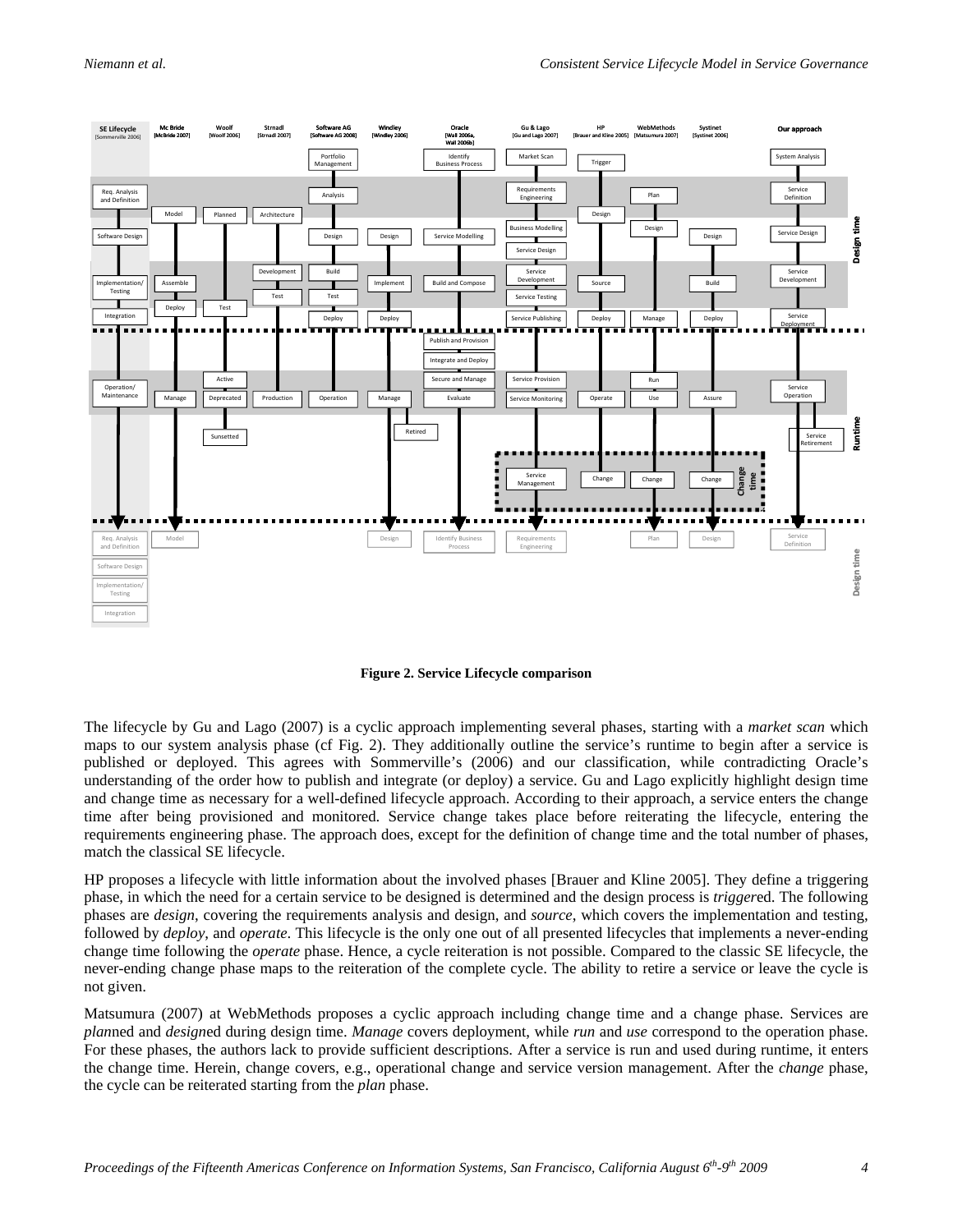Authors at Systinet (2006) propose a cyclic lifecycle approach that implements the phases *design, build, deploy*, *assure,* and *change*. While the first three are similar to the SE lifecycle, *assure* corresponds to 'Operation/Maintenance'. Assuring a service can be understood similar to Oracle's *secure and manage* phase. If necessary, service corrections or adjustments are performed during the *change* phase within *change time*. Additionally, cycle reiteration is considered and starts with the *design* phase. The approach does not cover a requirements analysis phase.

The majority of the approaches considers phases that are comparable to the classic software engineering lifecycle (cf. Fig. 2). The differences originate from different understandings and differing levels of detail. Except for Oracle's lifecycle, design time and runtime cover comparable phases. Only two out of eleven approaches consider the possibility to leave the service lifecycle for service retirement. The main difference, however, is the inclusion of change time. Four out of eleven investigated approaches explicitly define change time, the remaining do not even mention it.

## **ANALYSIS AND DISCUSSION**

Considering the definitions of the outlined approaches, we give short summaries for the super-phases design time, runtime, and change time in the following. Based on this, we discuss the relevance of each of these super-phases.

#### *Design Time*

Within the field of SE, design time covers the first four phases of the classical SE lifecycle: requirements analysis, software design, implementation/testing, and integration (cf. Fig. 1 and 2). The investigated approaches particularly emphasize the following aspects of design time. According to Gu and Lago (2007), it covers the service design satisfying the defined functional and non-functional requirements, refined service interfaces, and the style of interaction between services and their clients (asynchronous or synchronous invocation). Gu and Lago include deployment in runtime. Windley (2006) even defines a "deploy time". Most approaches, however, treat deployment as part of design time. Wall (2006a) emphasizes service categorization, modeling methodology, as well as service building and composing concepts as essential parts of design time. At Software AG (2008), design time comprises requirements analysis concerning the services' behavior, performance, quality-of-service (QoS), and security.

Summarizing, design time covers all activities of the software construction process that take place before and including service deployment.

#### *Runtime*

According to Sommerville (2006), runtime covers phase 5 of the classic software engineering lifecycle, *operation and maintenance*. This includes the use of the software, as well as maintenance and change management. Service monitoring is also part of this phase. Monitoring and reporting service-level agreement (SLA) behavior and the monitoring of other general performance aspects are also defined within the runtime phase [Matsumura 2007, Software AG 2008, and Wall 2006b].

To underline the customer's involvement during the usage phase, Windley (2006), Systinet (2006), Matsumura (2007), and Gu and Lago (2007) additionally present a consumer service lifecycle, which consists of the four phases *discover, bind, use,* and *disconnect* [Windley 2006]. *Discover* describes a service, capable of fulfilling the customer's demand, being discovered within the service provider's registry. *Bind* involves contract management by the provider and consumer, as well as the service level agreement handshake. The *use* phase describes the time until *disconnect* in which the service is actually used by the customer. If necessary, the customer lifecycle can be reiterated, starting at the *discover* state [Windley 2006]. Matsumura (2007) define the consumer service lifecycle to regulate transactions between service provider and service consumer. These interactions include broker transaction, data transformation, message queuing, and security handshakes. Authors at Systinet (2006) define the consumer service lifecycle involving the four phases *discover, bind, interact,* and *monitor*. *Discover* describes the provided service being discovered within the provider's registry. *Bind* involves contract management to negotiate the terms of use for a certain service, followed by the phase *interact*, where the service is used. Finally, in the phase *monitor*, details concerning the quality of service performance are collected and reported to the provider.

Concluding, the understanding of runtime basically covers service operation including monitoring. A consumer lifecycle is also part of this phase, covering activities and phases involving the service consumer starting in the service operation phase.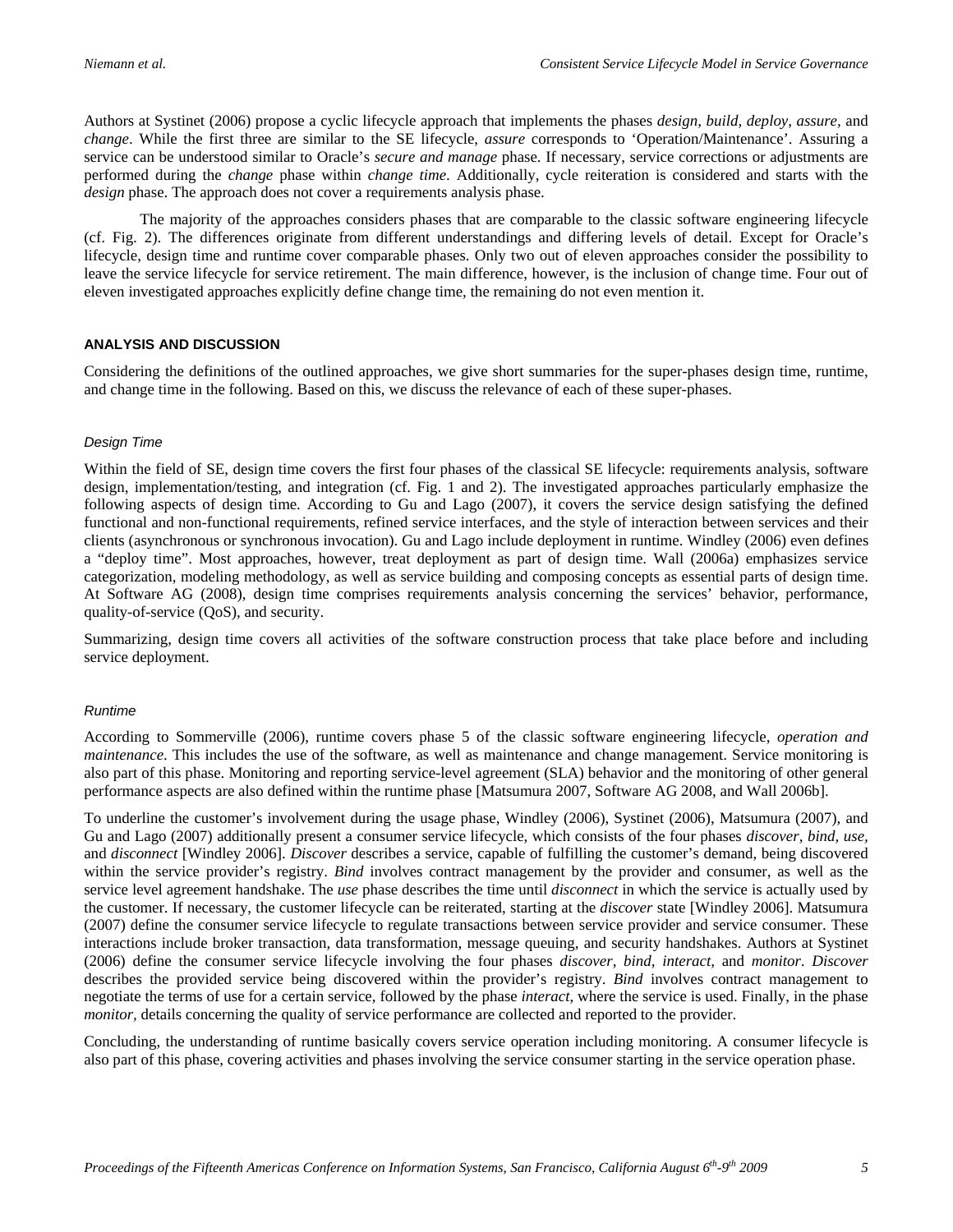# *Change Time*

Within the field of SE, change time is not explicitly considered. However, considerations for system improvements, error correction [Sommerville 2006], are mandatory.

Gu and Lago (2007) explicitly define a change time phase following the runtime phase. The trigger they mention is business requirements change which directly affects functionality adjustments. They argue that the ability to change services is required to meet user expectations and stay competitive. Nevertheless, they admit that a lifecycle reiteration is potentially necessary at this point in time. According to authors at Systinet (2006), change time covers service version management and service adaptation to newly encountered security requirements. Following change time, a service restarts processing the lifecycle. Matsumura (2007) emphasizes service version upgrades, operational change of services, service decommissioning, and service deprecation as central aspects of change time. In order to plan and design the outlined operational change, a subsequent reiteration of the cycle is required. According to authors at HP [Brauer and Kline 2005], change time is an endless adaptation process following the runtime phase. Change time involves service delivery, service delivery management, and service version management. A reiteration of the proposed lifecycle is not intended. Obviously, authors at Software AG (2007a) consider change time a crucial component of the service lifecycle. However, they fail to state its definition or purpose.

Given that only four out of eleven approaches consider change time, definitions vary considerably. Most of the authors, however, define change as additional phase following the classic operation phase. So according to these definitions, change time basically covers the management of service decommissioning, versioning, and retirement - including handling of functional changes, covering, i.e., service adoption, business process change, service portfolio change, technical requirements change, and security issues.

# **Discussion**

Seven out of eleven approaches we reviewed include neither a change phase nor change time. Even the classic SE approach does not involve it, although change of software components or systems has always been an important topic in software engineering.

The original SE lifecycle covers software change and versioning, but does not define or require a change time phase in the corresponding lifecycle. Change is considered a sub-process of *Operation and Maintenance* and triggers a reiteration of the cycle. Every iteration of the lifecycle after the first one represents a software change process.

Basically, change time stands for and addresses the need to manage change activities that are required upon change requests originating from necessary functional changes. It implies addressing the change request in order to solve the occurred problem. As soon as the service itself is concerned, its requirements, definition, and design are reanalyzed – in order to finally accomplish code change with implies testing. Obviously, this is equivalent to reiteration of the service lifecycle, as defined by many of the approaches presented. In fact, Boehm (1988) described a spiral software development process that reiterates one cycle while addressing different evolving issues in each iteration. The approach by Brauer and Kline (2005) almost implements this by specifying a change loop.

Given that the operation and maintenance phase of the classic SE lifecycle includes change handling, the definition of a change phase or time seems unwarranted. It is assumed that it can safely be replaced by a cycle reiteration. Additionally to Matsumura (2007), Systinet (2006), and Gu and Lago (2007), this also exceeds the approaches by Woolf (2006), Strnadl (2007), Software AG (2008), and Brauer and Kline (2005), whose lifecycle does not reflect a cyclic behavior.

After sifting through and analyzing all these arguments, the authors of this paper cannot identify a clear motivation for a change time in a service lifecycle. We systematically disproved all arguments or advantages of such a super-phase. The imperative conclusion is the absence of the need to define and integrate a change time into a service lifecycle.

In the following, we define a service lifecycle that allows for the above considerations and extends the presented approaches while forming a generally applicable lifecycle.

# **A Service Lifecycle Model – Our Approach**

Our service lifecycle approach mainly consists of seven phases (system analysis, service definition, service design, service development, service deployment, service operation, and service retirement). Excluding service operation, all phases are part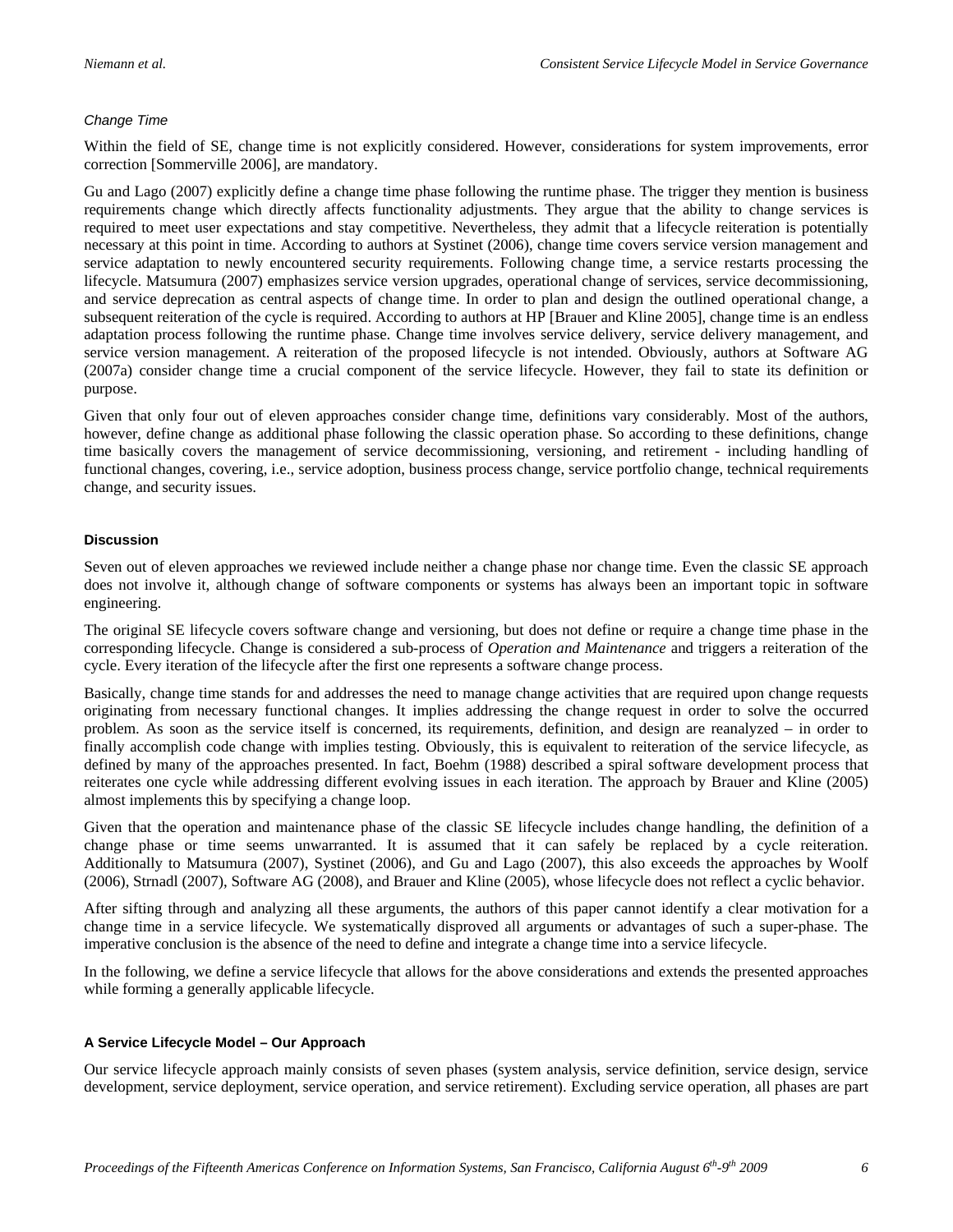of design time – service operation is a runtime phase (cf. Figure 3). We define a feedback loop to allow for stepping back a phase for change purposes, e.g. due to an error that occurred in the preceding phase that must be corrected.

The entry phase is the *system analysis*, where fundamental decisions concerning the system and its scope are made. (Service granularity, e.g., is an aspect that increasingly gains importance when creating services. Many of the above investigated approaches awkwardly neglect an explicit *system analysis* or *requirements analysis* phase.) Once the *service definition* is accomplished, the *design* phase starts, where basic software design procedures concerning, e.g., interface definitions and design principles such as communication standards and code reuse are applied. The following phase is *service development* which basically covers the implementation and intensive service testing.

In service systems, we consider a distinctive *deployment* phase that requires much more attention than in component development or integration in SE. In addition to activities typically performed in the corresponding "integration" phase in the SE cycle, this phase covers final service tests, the installation on a server, which implies the delivery to the service host, registration in service registries or repositories, conformity checks to governance policies, and the resulting final approvals (e.g., description and interface checks).

Once a service is deployed, the service proceeds to the *operation* phase (runtime). This phase basically consists of service monitoring and change management. The latter covers functional change request handling, including service adoption, service versioning, business process change, service portfolio change, etc. In particular, it organizes the proper transition to the service *definition* phase when a change is requested. In this case, the service will be marked as deprecated and a definition process is triggered, i.e., it restarts traversing the lifecycle.



**Figure 3. A Service Lifecycle – Our Approach** 

At this point, either a new service *version* is needed – or an additional *service*. In the latter case, a new service lifecycle iteration is started targeting the generation of a new service. In the first case, the service development process is forked. One service instance at its current version continues being operated and is marked as deprecated. A second instance is taken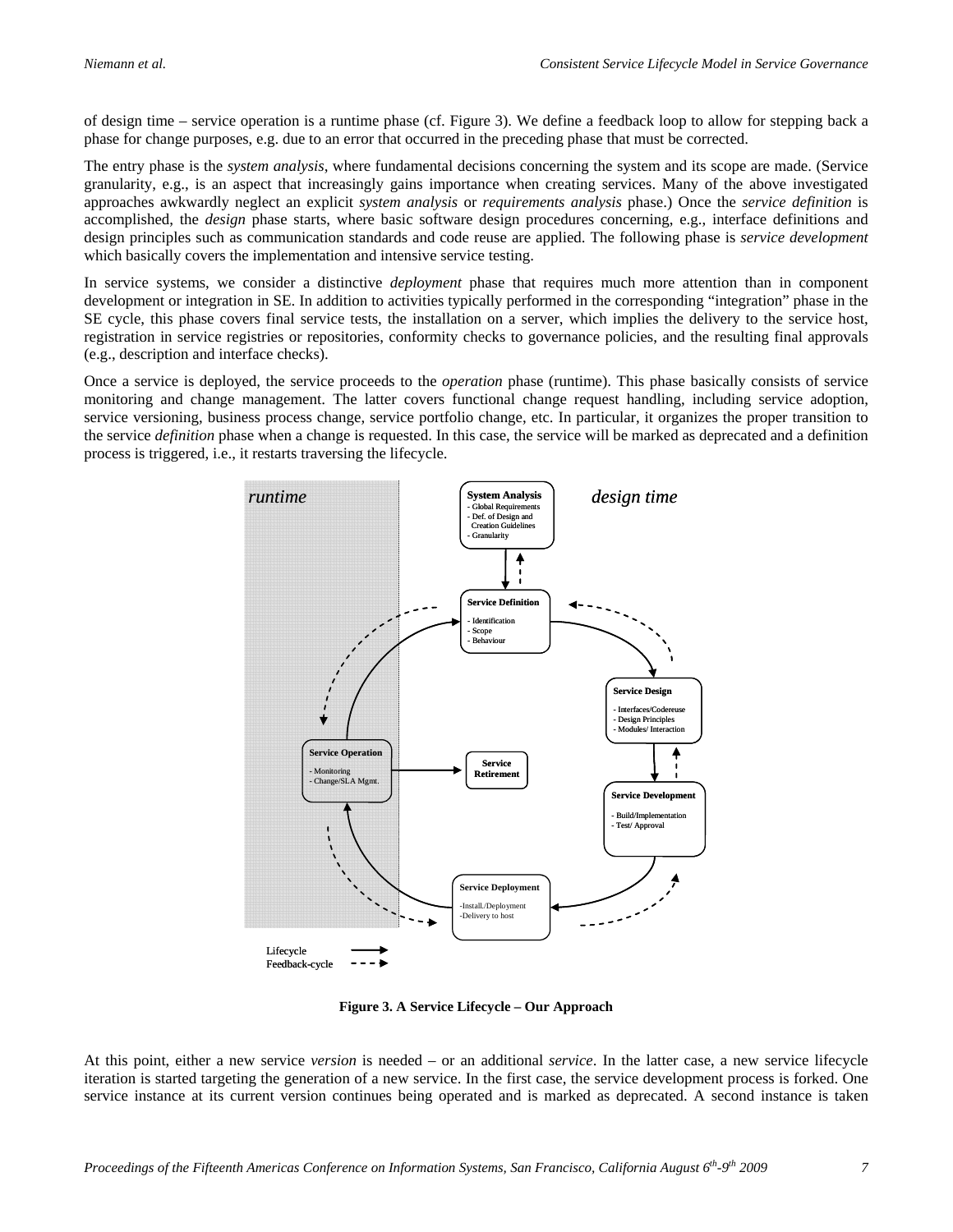offline and reiterates the lifecycle for improvement. When this instance has passed the service deployment phase, the old deprecated version is gradually replaced by the improved one, i.e., it traverses to the phase *service retirement*. This process of preparing and performing the reiteration of the lifecycle maps to the change time described in the approaches above – however, this process cannot explicitly be described as change phase or time.

This lifecycle model is congruent to the classic SE lifecycle and maps to all investigated approaches. It details most of the shorter cycles such as those by McBride (2007) and Windley (2006). As defined above, it covers the approaches by Woolf (2006), Software AG (2008), Brauer and Kline (2005), and Strnadl (2007), and extends them by the ability to reiterate the cycle. It also summarizes the longer cycles defined by Wall (2006a) and Gu and Lago (2007) by consolidating detailed subphases.

As demonstrated, our model maps to the lifecycles that define an explicit change phase or change time by addressing the necessity for change in the service operation phase and the reiteration of the lifecycle. In this respect, all phases in the change time box shown in Figure 2 become part of the phase Operation/Maintenance – the remainder of the change activities are covered by reiterating the service lifecycle.

## **CONCLUSION**

In this paper, we investigated eleven different approaches to the service lifecycle.

A central aspect of service governance is the management and definition of a consistent service lifecycle. As shown in this paper, approaches can vary from one extreme to another in structure and definitions. However, almost all approaches contain particularities that reflect experience in addressing the specific needs of a SOA system. Our life cycle approach combines them with the common SE perspective and a discussion that invalidated the need for an explicit change phase or change time. However, each of the investigated lifecycle proposals maps to our model. We elaborated a consolidated approach that integrates all hitherto existing findings and allows for the particular requirements of a SOA system.

In spite of the unusual phase names (assure meaning operation, and manage being either design or runtime activity) in the compared lifecycle models, we noticed that all change phases and change time definitions can completely be replaced by the common definitions of the phase *Operation/Maintenance* combined with lifecycle reiterations. There simply seems to be no need for such a time as "change time".

# **DISCLAIMER**

This work is supported in part by the E-Finance Lab e. V., Frankfurt am Main, Germany (www.efinancelab.com).

The project was funded by means of the German Federal Ministry of Economy and Technology under the promotional reference 01MQ07012. The authors take the responsibility for the contents.

#### **REFERENCES**

- 1. Afshar, M. (2007) SOA Governance: Framework and Best Practices. Oracle Corporation Headquarters, http://www.oracle.com/technologies/soa/docs/oracle-soa-governance-best-practices.pdf, visited January 15, 2009.
- 2. Bhushan, B. and Tayal, S. (2007) Software Engineering, Laxmi Publications, ISBN: 978-8131804797.
- 3. Boehm, B.W. (1988). A spiral model of software development and enhancement. IEEE Computer, 21(5), 61-72.
- 4. Boehm, Barry W. (2007) Software Engineering: Lifetime Contributions to Software Development, Management, and Research, Wiley & Sons, ISBN: 978-0470148730.
- 5. Brauer, B. and Kline, S. (2005) SOA Governance: A Key Ingredient of the Adaptive Enterprise, Hewlett Packard 2005, https://h30406.www3.hp.com/campaigns/2005/events/infoworld\_soa\_forum/soa.php, visited February 16, 2009.
- 6. Clark, Andrew J. (2005) IT Governance: Determining who decides. EDUCAUSE, Center for Applied Research. Volume 2005, Issue 24, http://net.educause.edu/ir/library/pdf/ERB0524.pdf, visited February 20, 2009.
- 7. Gu, Q. and Lago, P. (2007) A stakeholder-driven service life cycle model for SOA, in *IW-SOSWE '07: 2nd international workshop on Service oriented software engineering,* New York, USA, pages 1-7.